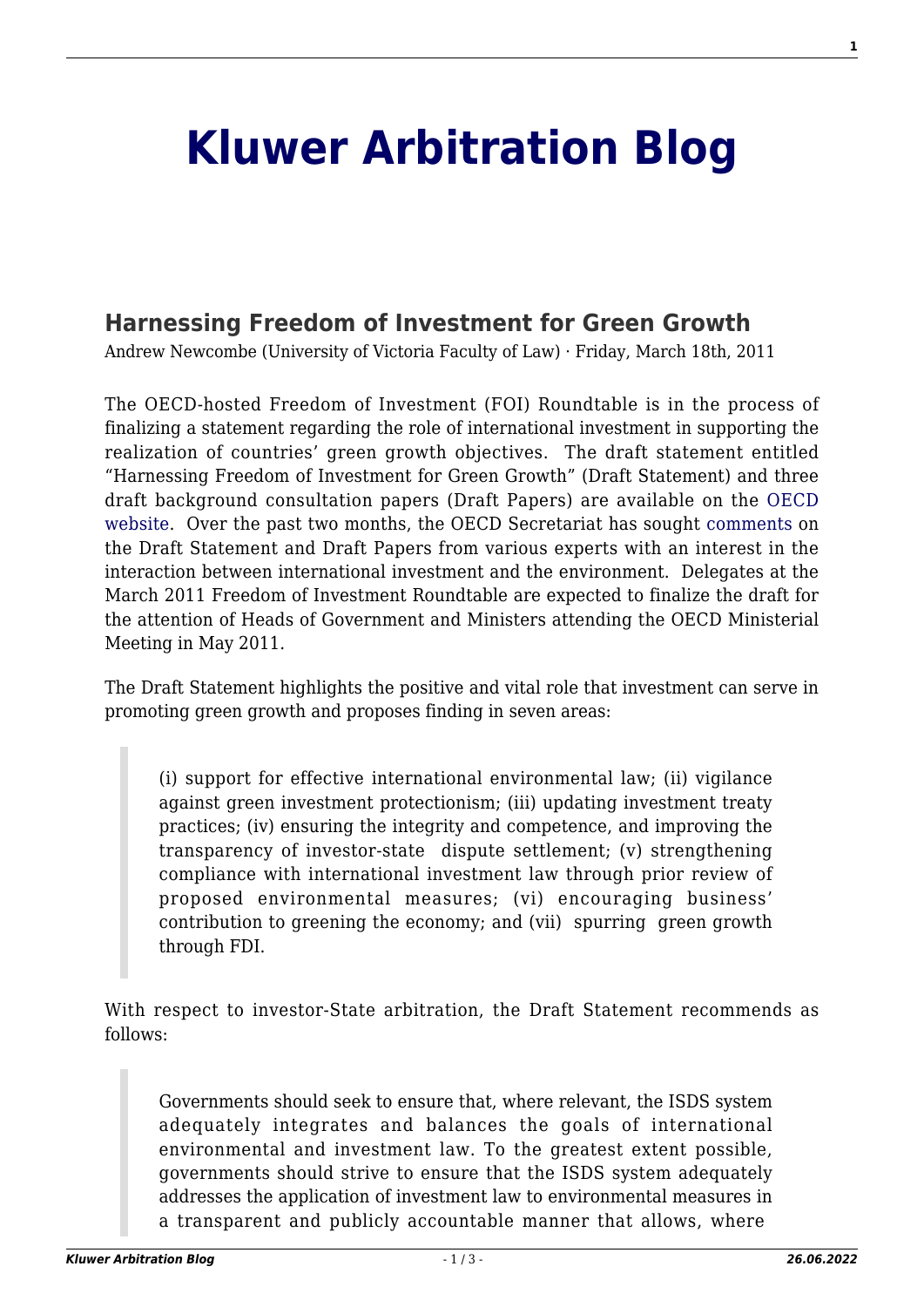appropriate, participation by interested third parties. In order to ensure a consistent treatment of this issue, governments should consider including provisions on transparency of ISDS in their investment agreements.

In my comments on the Draft Statement, I questioned whether there really has been "significant progress in improving transparency of ISDS since 2005", as suggested in the text of the Draft Statement. Although North American BIT practice has certainly embraced transparency, there are still many agreements being concluded that do not include provisions for transparency in investor-State arbitration.

The Draft Papers are excellent, particularly the paper on "Environmental Concerns in International Investment Agreements: A Survey". This paper provides a comprehensive empirical survey of investment treaty practice on environmental provisions. Based on a sample of 1,623 international investment agreements, the study finds that only 133, or 8.2%, contain a reference to environmental concerns. The paper provides a very useful survey of treaty practice and the language used in various treaty provisions.

With respect to investment treaty practice and the environment, the Draft Statement recommends that:

Governments should examine whether their investment treaty practices are up-to-date with regard to environmental concerns and consider including language in investment treaties or environmental treaties to provide guidance about how environmental and investment law goals are to be reconciled.

What undoubtedly will remain contested is whether IIAs adequately integrate and balance the goals of international environmental and investment law and what constitutes up-to-date treaty practice.

On the issue of integrating and balancing the goals of international environmental and investment law, readers may be interested in a new edited collection published earlier this year called *[Sustainable Development in World Investment Law](http://www.kluwerlaw.com/Catalogue/titleinfo.htm?ProdID=9041131663)*. This collection of 30 papers analyzes the state of international investment law through the lens of sustainable development. The various chapters in the volume identify, characterize, and analyze existing rules, innovations, and best practices in international investment agreements, including the investment measures used by other sustainable development treaties and instruments. The table of contents and introductory chapter are available [here.](http://ita.law.uvic.ca/documents/SustainableDevelopmentinWorldInvestmentLawChapter1GehringandNewcombe.pdf)

*To make sure you do not miss out on regular updates from the Kluwer Arbitration*